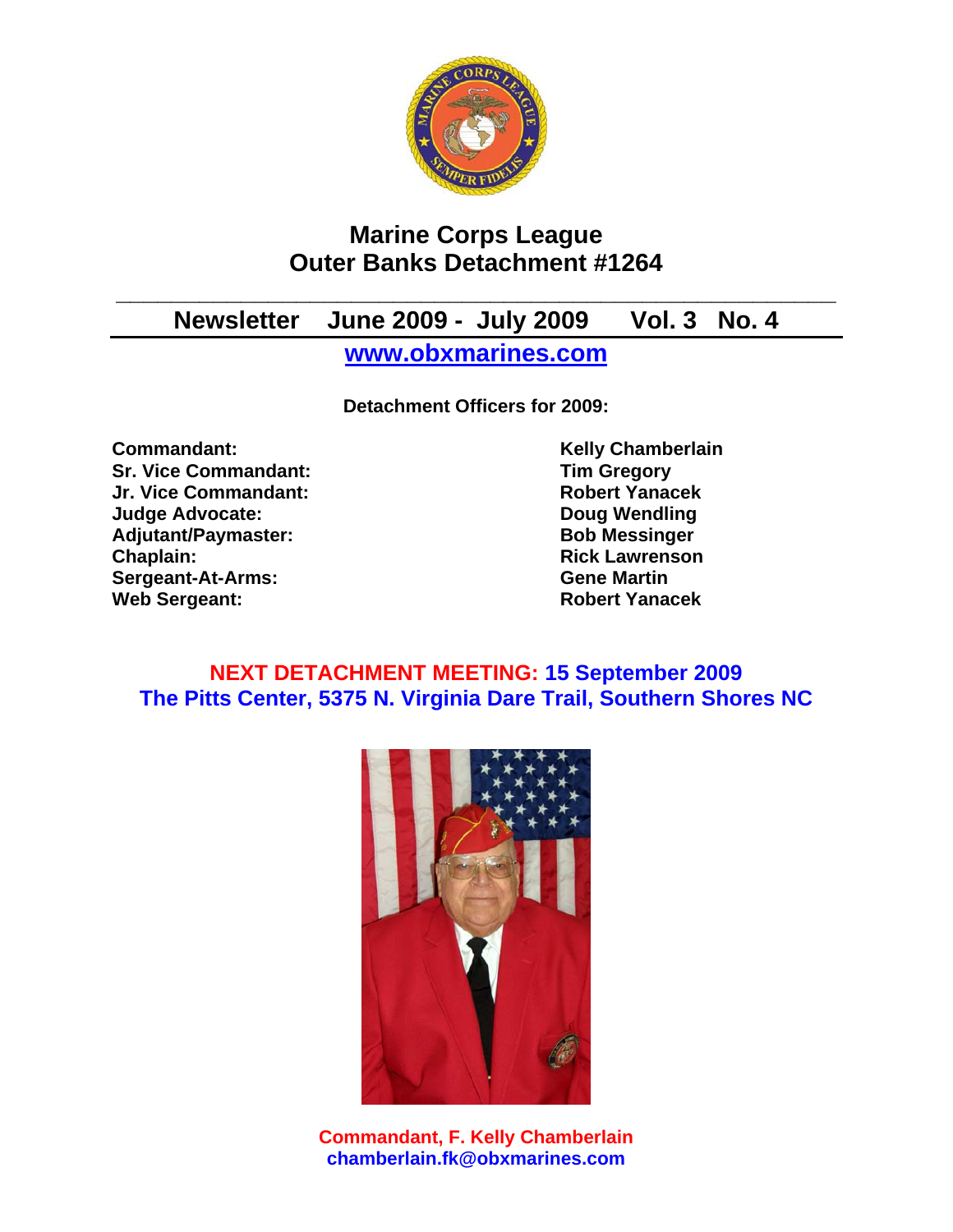## **What's Been Going On?**

### **Check your Detachment Website OFTEN: www.obxmarines.com**

#### **Detachment Public Information Officer**

**Marine Corps League, Outer Banks Detachment #1264 is seeking applicants for a Public Information Officer. This is an appointed position to the Staff [by the Detachment Commandant] of the Outer Banks Detachment and is vital to the visibility of our Detachment in Dare and Currituck Counties. STEP UP TODAY and volunteer for this much needed position within our Detachment. Contact Commandant Chamberlain…** 

#### **Detachment Meeting Place**

**Our Detachment has changed the location of our meetings to the Pitts Center at 5375 N. Virginia Dare Trail, Southern Shores, NC. It's a great location for most members, a fine facility and the Town of Southern Shores has been very accommodating to us. Be sure to attend the next meeting on 15 September 2009, 1900. We'll be hosting the MCL, Dept. of NC, Commandant, Dennis Brockland and Junior Vice Commandant, Wallace Darling. Invite your fellow Marines, FMF Corpsmen and other veterans to this meeting.** 

#### **Museum of the Marine, Jacksonville, NC**

**Outer Banks Detachment #1264 was one of only FOUR detachments in NC to meet the Marine Corps League 2008 challenge of donating \$25/member [as of Sept08] for construction of the new Museum. Several members and local businesses made this possible. Each Detachment member is entitled to a great challenge coin provided by the Museum. Pick yours up at the next Detachment meeting or contact Adjutant/Paymaster Bob Messinger for yours! Can we do it again in 2009??? Ask community organizations and businesses to make a tax deductible contribution the MCL, Outer Banks Detachment #1264. Inform Judge Advocate Wendling of contributions made so that a receipt can be sent to the donor. [At our current membership level the Detachment goal is \$950 by December 2009]** 

**Marine Corps League, Department of NC held its Annual Convention 12-14 June in Burlington, NC. Detachment Judge Advocate, Doug Wendling, attended. Election of Department of North Carolina officers took place at that meeting.** 

### **Once a Marine, ALWAYS a Marine…**



**SIGN UP A NEW MEMBER TODAY!!! Pay your dues promptly to continue receiving your Marine Corps League benefits**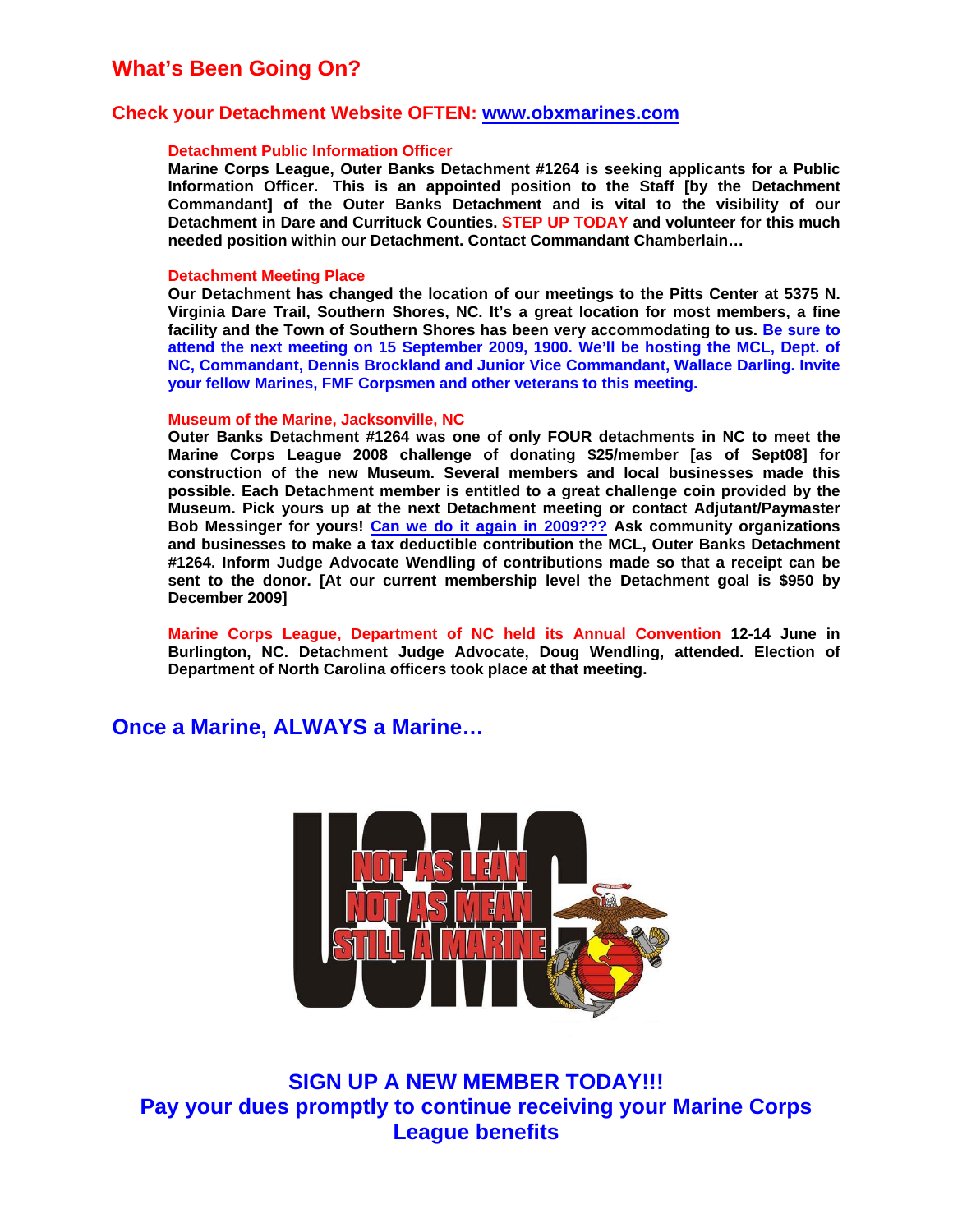## **Message from the Commandant:**

**Fellow Marines, I am honored to be your Commandant. Let's work together to continue the good work of the Detachment in our community. The China**  Marines had a phrase for it --  $\frac{11}{11}$   $\frac{11}{11}$  *Gung Ho* or work together. Aren't we **the few and the proud?** 

**Onward and upward! "Don't bunch up and stay off the ridge lines."** 

**Semper Fi** 

### **Recruiting…**

**Recruiting literature is available for all members. Pick some up at the next meeting or request some from your Detachment leadership. Carry recruiting info and applications in your car and never miss and opportunity to let a fellow Marine/FMF Corpsman know what we're about. Make it your objective to recruit one new member this year. Current membership is 38.** 

### **Toys For Tots…**

**Adjutant/Paymaster, Bob Messinger, did a fine job of coordinating our TFT's participation for 2008. If you didn't get a chance to participate, put it on your calendar for this year. It's a small but very satisfying volunteer opportunity. This activity helps the Detachment fulfill it's Marine Corps League mission and makes many children very happy. Get involved for 2009!**



**Check your Detachment website often: www.obxmarines.com**

**Also, North Carolina and other MCL information is available at the Department NC website: www.ncmcl.org**

**Check in here to read the Marine Corps League Uniform Code… If you decide to obtain MCL uniform items, wear them correctly!** 

**National Marine Corps League website: www.mcleague.com ALSO: Syndicated Marine Corps League News… www.ncmcl.net [NEW!]**